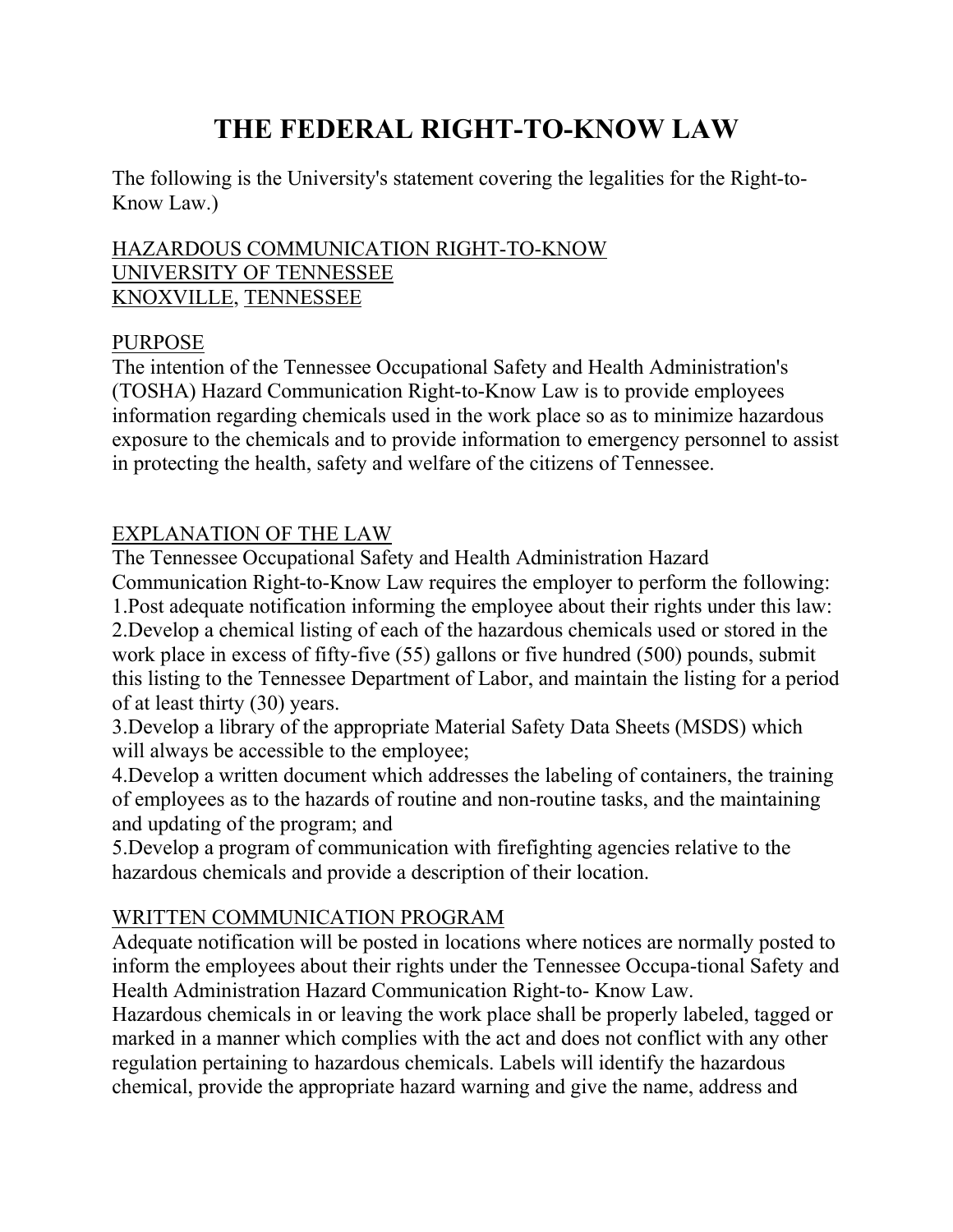telephone number of the chemical manufacturer or responsible party. Existing labels on containers of hazardous chemicals will not be removed or defaced. Any employee will not be required to work with a hazardous chemical from an unlabeled container except when that employee places the chemical in the portable container and he/she immediately (the same day) uses the substance. In order to enhance compliance with the law, employees affix contents identification labels to all portable containers. A chemical listing of each hazardous chemical normally used or stored in the work place or laboratory will be compiled and maintained. This listing shall include the chemical name, the chemical abstract service (CAS) number, where applicable, and the work place where the chemical is normally used or stored. The work place chemical list will be maintained for no less than thirty (30) years. The listing will be updated annually. The list will be made available for inspection by the public during regular working hours.

A library of Material Safety Data Sheets (MSDS) will be maintained and made available to the employee on request. If the MSDS are not provided by the chemical manufacturer or distributor upon delivery of the chemical, the unit head will request a MSDS in writing from the manufacturer or distributor within five (5) business days. If the MSDS are not made available, the employee may refuse to work with the hazardous chemical without penalty. Each department will maintain a file of the MSDS of the chemicals or products used by employees of that respective department. This file will assure that the employee will have access to the MSDS as required. A back-up library of MSDS will be maintained at the Department of Environmental Health and Safety.

The employee must be informed of any known exposure to hazardous chemicals and be provided access to the work place chemical list and material safety data sheets upon request. No employee may be retaliated against for exercising his or her rights under this law. The employee may not waive any right under the law as a condition of employment.

Any student, contractor, sub-contractor, vendor, salesperson, or visitor shall be informed of any hazardous chemicals used in the areas being visited or areas where a person will be working. Notification of the presence of hazardous chemicals shall be the responsibility of the head of the department that the visitor is visiting or person providing the service. Those persons shall either be provided or required to provide their own safety and protective equipment. Any contractor, sub-contractor, vendor or salesperson, or visitor shall be required to inform the department head of the hazards of chemicals which they may be delivering or using while on campus. This request shall be made part of the bidding process for those providing services or performing construction for the University. Trade secrets will be protected but the appropriate health hazard and fire protection information must be provided by the chemical manufacturer.

The fire chief having jurisdiction will be provided a copy of the work place chemical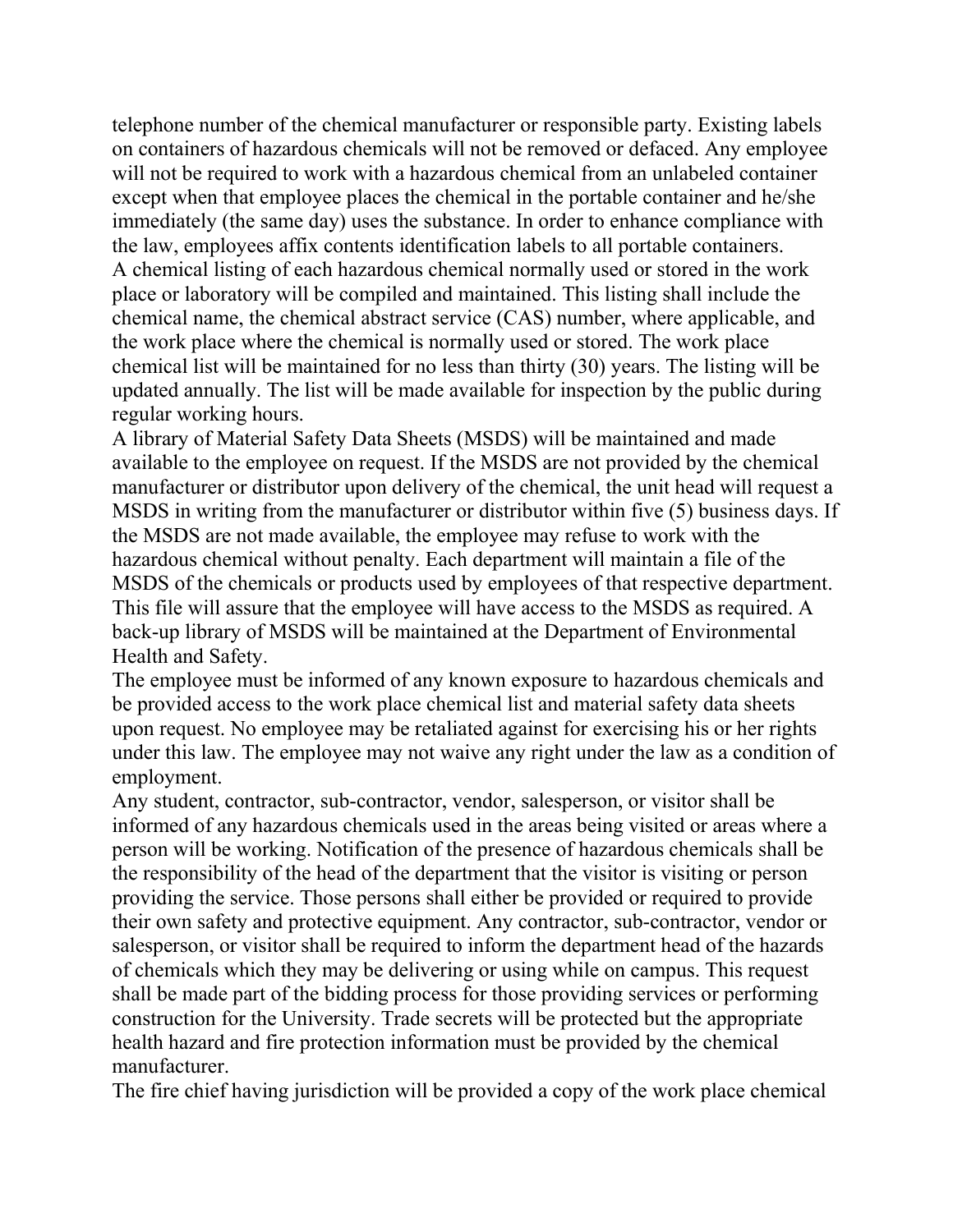list and the names and telephone numbers of representatives who can be contacted for information during an emergency situation. The fire chief shall be permitted to inspect the work place where hazardous chemicals are used and the MSDA file will be made available to him upon request. Approved signs will be placed on the outside of any building which contains Class A and B explosives, poison gases, water-reactive flammable solids, radioactive materials or any other hazardous chemicals in excess of fifty-five (55) gallons or five hundred (500) pounds.

The provision of the law does not apply to pesticides as defined in the Federal Insecticide, Fungicide and Rodenticide Act, although the Department of Environmental Health and Safety will be provided with an annual inventory listing of the Pesticides, Insecticides, Fungicides and Rodenticides used on campus.

### LABORATORIES AND HAZARDOUS CHEMICALS

The teaching, research and other laboratory facilities are considered as the work place for many University employees and students. Therefore, such facilities are not exempt from the rules and regulations of this law. Employees working in laboratories will be provided appropriate training and will have access to the chemical inventory listing, Material Safety Data Sheets and the written program document. Students in laboratory classes of the University shall have as part of their curriculum instruction orientation to laboratory safety, including notification of the requirements of the Hazardous Communication Right-to-Know Act.

#### RESPONSIBLE AUTHORITY

The responsibility for assessing the hazards of working with chemicals and implementation of the appropriate protection principles rest with the department head of the respective department. Any concerns of an employee which is not satisfied after discussion with the unit head may be addressed by contacting the University, Department of Environmental Health and Safety.

The responsible authority to coordinate, audit and determine compliance of the University's program, either as individual units or campus wide, will be the University, Department of Environmental Health and Safety.

# HAZARD COMMUNICATION RIGHT-TO-KNOW

#### TRAINING PROGRAM

The Hazard Communication Right-to-Know Law requires the University of Tennessee, Knoxville (UTK) to inform employees about the hazards of chemicals and substances used in the laboratories, classrooms and various work places on campus. This law applies to any chemicals known to be present in the employee's work place which the employee may be exposed to under normal conditions of use or in a foreseeable emergency. Transmittal of information is to be accomplished by means of a comprehensive hazardous chemical communication program, which will include container labeling, inventory of work place chemicals, provision of Material Safety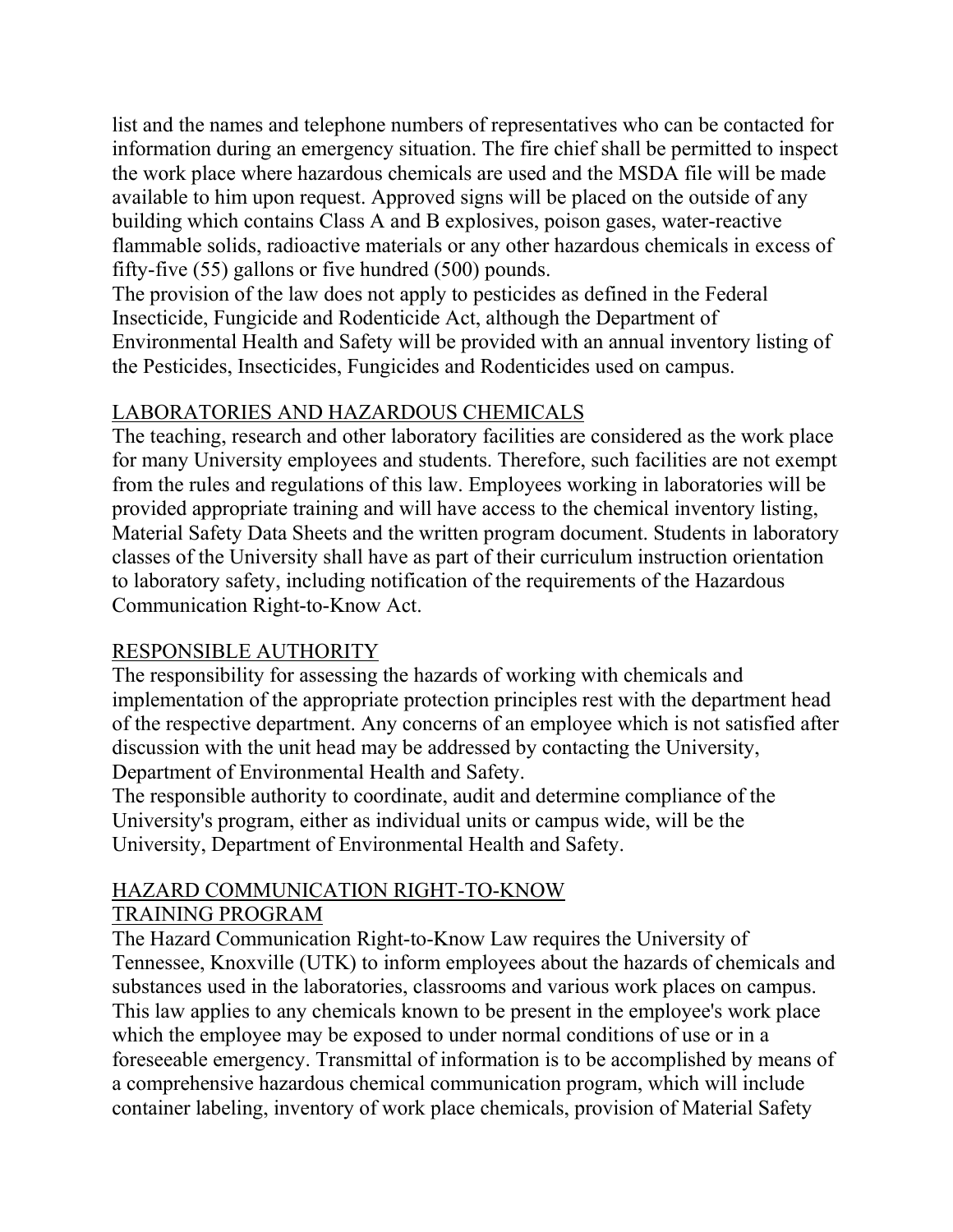Data Sheets (MSDS) and employee training. Employees working with hazardous chemicals will be provided an educational and training program in the safe use and handling of hazardous chemicals. A new employee assigned to work with hazardous chemicals will be provided training prior to working in the area. The training will be provided either during the employees orientation, on the job by his supervisor or by personnel from the Department of Environmental Health and Safety. The training program will include procedures to be followed in case of emergency. Training will be both general for campus wide and specific for the employee's work place. The inventory list of the chemicals used in the work place and the MSDS will be used to provide the specific training to the employees of the various departments. After the initial training of employees, an annual refresher training program will be provided. Training records and dates will be kept on each employee receiving the training. A signed statement by the employee that he or she has attended and received the appropriate Hazard Communication Right- To-Know training will be maintained within his or her departmental files and also a copy filed with the Department of Environmental Health and Safety.

Specific training for non-routine tasks will be dictated by the situation and evaluated thoroughly in accordance with past experience and knowledge of that situation.

#### AVAILABILITY OF MATERIAL SAFETY DATA SHEETS

The policy of The University of Tennessee, Knoxville (UTK) is to strive to maintain a comprehensive master file of the Material Safety Data Sheets at the Department of Environmental Health and Safety. The MSDS will be made available upon request during normal working hours, 8:00 am to 5:00 pm, M-F, by calling 974-5084. During emergency situations and at times other than normal working hours, individuals should contact the University Police Department at 974-3111 who will have available a current listing of individuals and organizations capable of providing emergency management assistance and information.

#### MATERIAL SAFETY DATA SHEETS

The Material Safety Data Sheets are designed to provide information concerning the physical and health hazards of chemicals found in the work place. The training program concerns the Material Safety Data Sheets will include the following topics:

- I. Identify
- A. Chemical Name
- B. Common or Trade Names
- C. Chemical Formula
- D. Chemical Abstract Service Number CAS
- E. Chemical Composition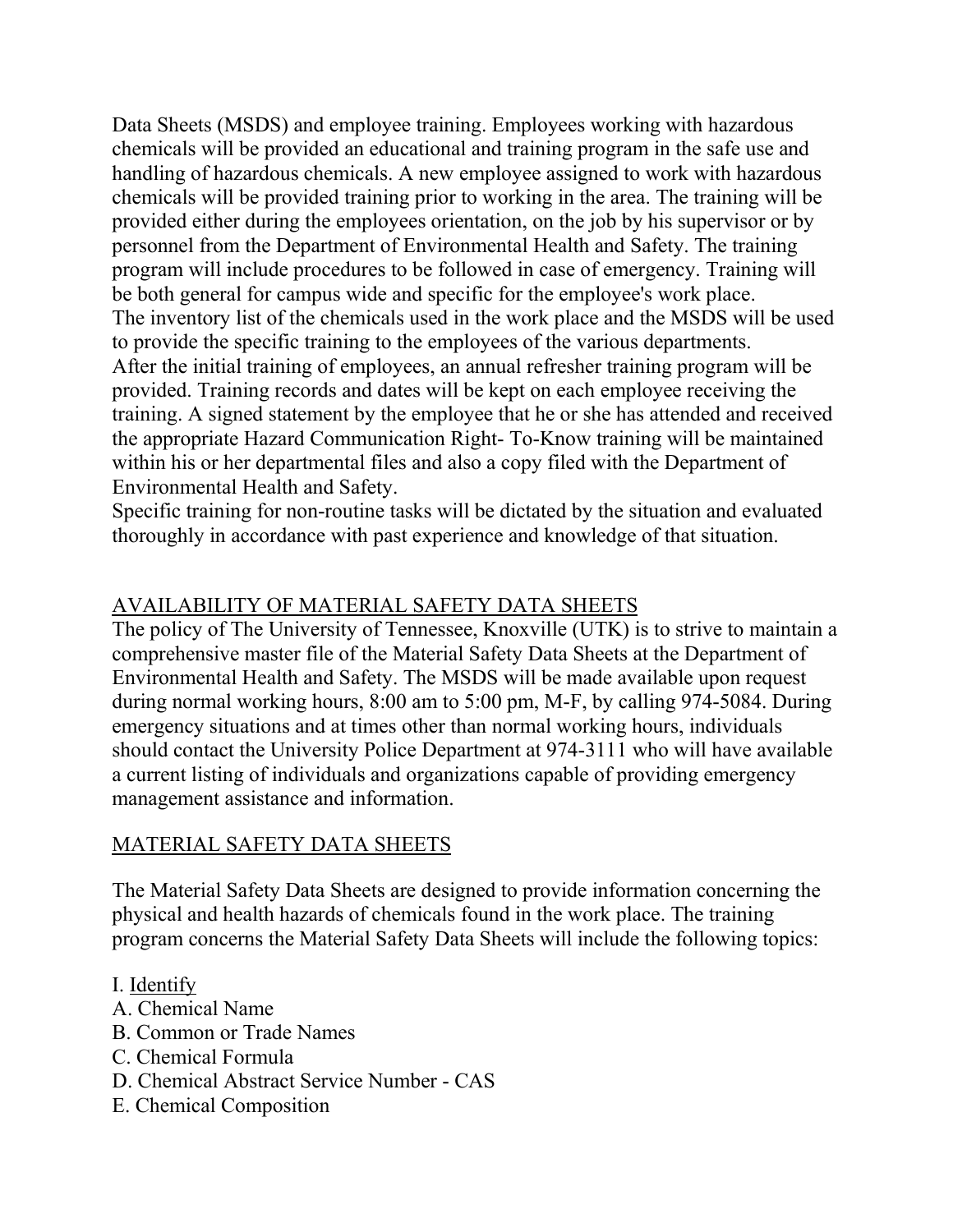- II. Physical Data
- A. Boiling Point Temperature
- B. Freezing Point Temperature
- C. pH
- D. Vapor Pressure
- E. Specific Gravity
- F. Molecular Weight
- G. Density
- H. Solubility in H2O
- I. Odor
- J. Color
- K. Volatile Components
- III. Fire and Explosive Data
- A. Flash Point
- B. Auto-Ignition Temperature
- C. Flammability Limits in Air
- 1. Upper
- 2. Lower
- D. Extinguishing Media
- IV. Reactivity Data
- A. Stability
- B. Incompatibility (Materials to Avoid)
- C. Hazardous Decomposition Products
- V. Health Hazard Data
- A. Threshold Limit Value (TLV)
- B. Exposure Effect
- C. Emergency and First Aid Procedures
- VI. Spill, Leak and Disposal Procedure
- A. Steps to be Taken in Case Material
- B. Waste Disposal Method

#### VII. Special Protection Information

- A. Respiratory Protection
- B. Ventilation
- C. Protective Gloves
- D. Eye Protection